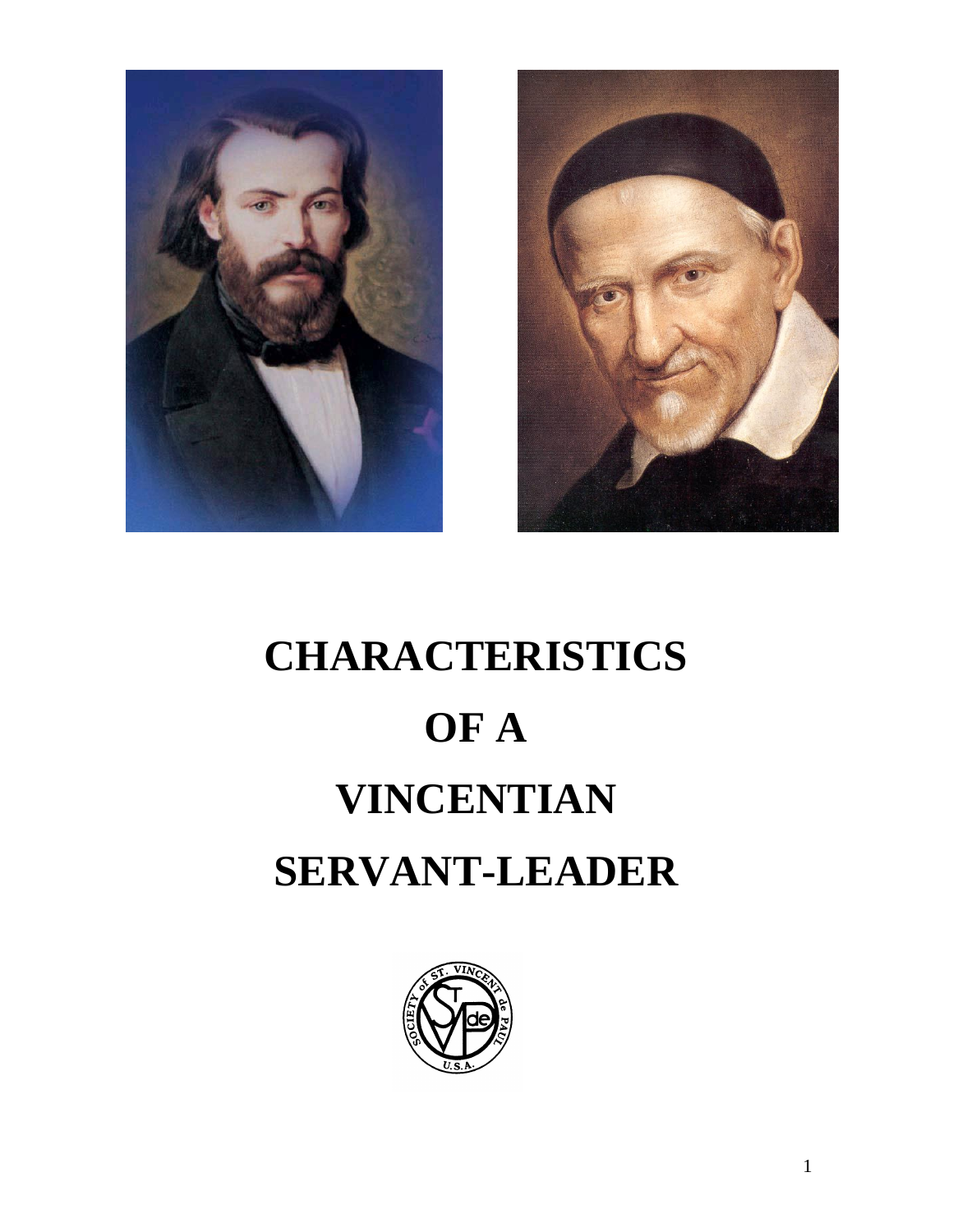# **Ten Characteristics of a Vincentian Servant-Leader**

# **1. LISTENING**

The Vincentian Servant Leader cultivates a deep commitment to **listening** intently to others and seeks to identify the will of the group and helps to clarify that will in the context of the Vincentian value structure and the Rule. He or she listens receptively to what is being said and unsaid. Listening also encompasses getting in touch with one's own call to service and spirituality. Listening, coupled with periods of reflection and contemplation, are essential to the spiritual growth and well-being of the Vincentian servant-leader.

**"Vincentians serve the poor cheerfully, listening to them and respecting their wishes, helping them to feel and recover their own dignity, for we are all created in God's image. In the poor, they see the suffering Christ." (Rule, Part 1:1.8)**

# **2. EMPATHY**

The Vincentian Servant-Leader strives to understand and **empathize** with others. People are accepted and recognized for their special and unique spirits and gifts. The servant leader assumes the good intentions of colleagues and does not reject them as people, even when she/he may be forced to refuse to accept certain behaviors or performance. The most successful servant-leaders are those who become skilled empathetic listeners, grounded in Vincentian spirituality.

**"Vincentians endeavor to establish relationships based on trust and friendship. Conscious of their own frailty and weakness, their hearts beat with the heartbeat of the poor. They do not judge those they serve. Rather, they seek to understand them as they would a brother or sister."(Rule, Part 1:1.9)**

# **3. HEALING**

One of the great strengths of Vincentian Servant-Leadership is the potential for **healing** one's self and one's relationship to others, inspired by the healing ministry of Jesus Christ. The healing of relationships is a powerful force for transformation and integration. Many people have broken spirits and have suffered from a variety of emotional hurts. Although this is a part of being human, Vincentian Servant-Leaders recognize that they have an opportunity *to help make whole* those with whom they come in contact.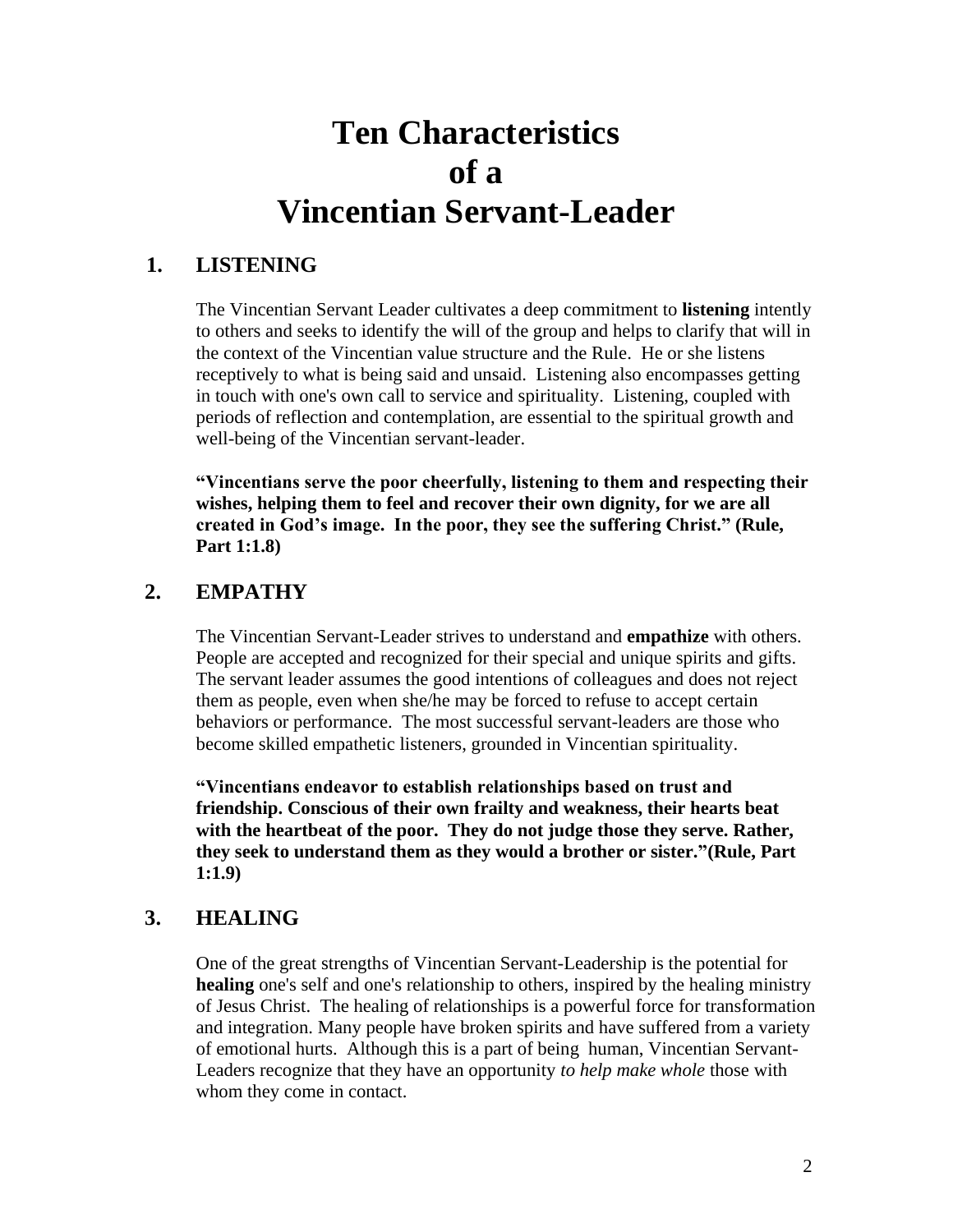**"Vincentians serve in hope. They rejoice in discovering the spirit of prayer in the poor, for in the silence, the poor can perceive God's Plan for every person. The acceptance of God's Plan leads each one to nurture the seeds of love, generosity, reconciliation and inner peace in themselves, their families and all those who lives they touch. Vincentians are privileged to foster these signs of the presence of Risen Christ in the poor and among themselves. (Rule, Part 1, 1.11)**

#### **4. AWARENESS**

General **awareness**, and especially self-awareness supported by prayer and reflection, strengthens the Vincentian Servant-Leader. Awareness helps one to understand issues involving ethics, values, and tensions in the SVDP Society Communities. Awareness helps the servant to be able to view most situations from a more spiritually grounded and integrated, holistic position.

**"Faithful to the spirit of its founders, the Society constantly strives for renewal, adapting to changing world conditions. It seeks to be ever aware of the changes that occur in human society and the new types of poverty that may be identified or anticipated. It gives priority to the poorest of the poor and to those who are most rejected by society. (Rule, Part 1:1.6)**

#### **5. PERSUASION**

A Vincentian Servant-Leaders is reliant on **persuasion** rather than on one's positional authority. Persuasion, listening and awareness support the servant leader to sustain decision making processes within a volunteer driven organization consistent with the value of subsidiarity. The Vincentian Servant-Leader seeks to convince others, rather than coerce compliance. This particular element offers one of the clearest distinctions between the traditional authoritarian model and that of servant-leadership. The Vincentian Servant-Leader is effective at building consensus within groups.

**"All decisions are made by consensus after the necessary prayer, reflection and consultation. The democratic spirit is fundamental at all levels of the Society and, when appropriate, matters are put to a vote. (Rule, Part 1:3:10)**

#### **6. CONCEPTUALIZATION**

The ability to look at a problem or an opportunity from a **conceptualizing**  perspective means that one must think beyond day-to-day realities. Vincentian Servant-Leaders seek to nurture their abilities to inspire Councils and Conferences to *dream great dreams*. For many leaders, this is a characteristic that requires discipline and practice. The traditional leader is consumed by the need to achieve short-term operational goals. The leader who wishes to also be a servant-leader must stretch his or her thinking to encompass broader-based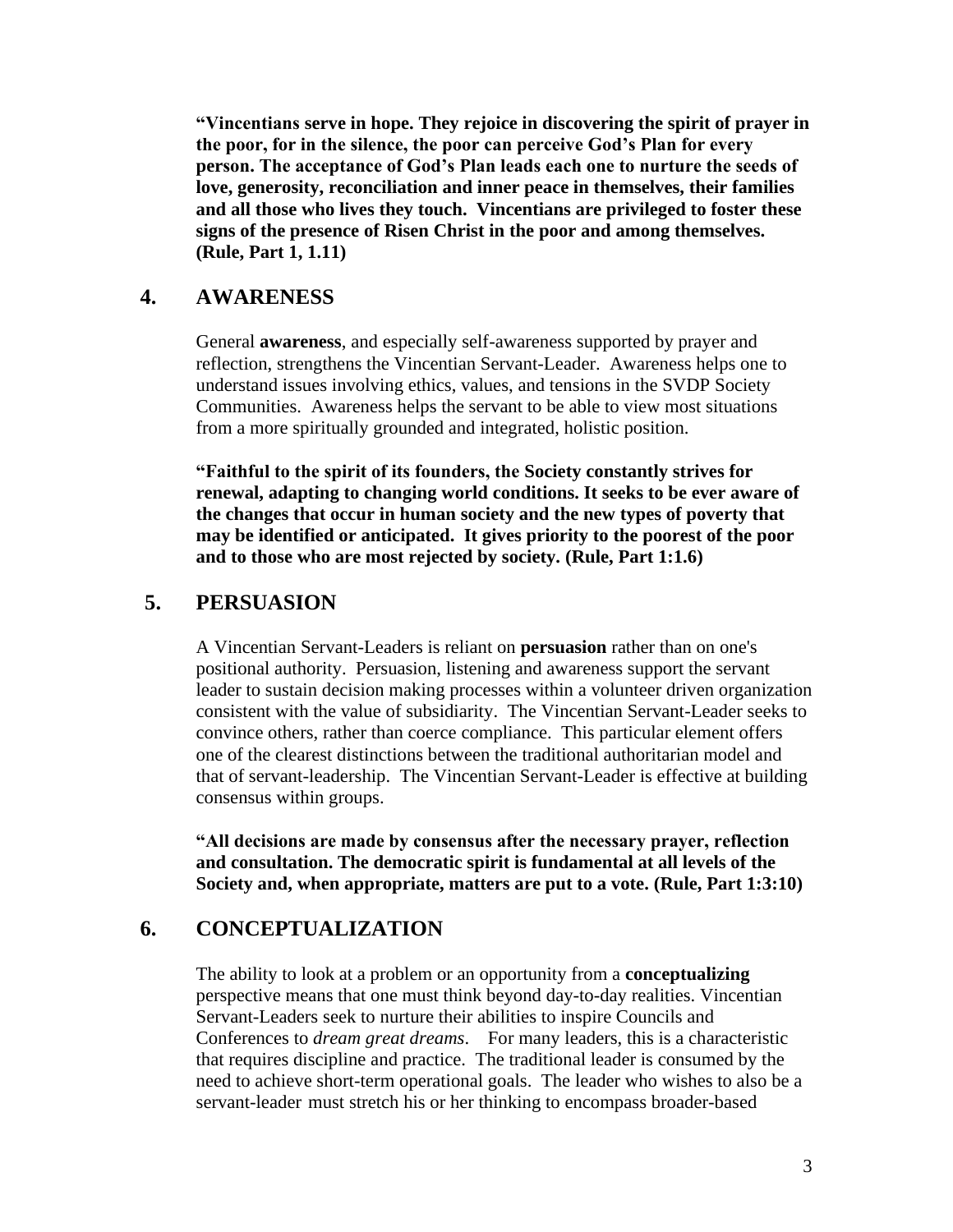conceptual thinking and to harvest the wisdom and enthusiasm of SVDP Society colleagues.

**"Members of all ages strive to preserve the spirit of youth, which is characterized by enthusiasm, adaptability and creative imagination." (Rule, Part 1:3.5**)

# **7. FORESIGHT**

One knows **foresight** when one experiences it. It is closely related to conceptualization, the ability to foresee the likely outcome of a situation is hard to define, but easier to identify. Vincentian foresight is a characteristic cultivated through prayer and study that enables the servant-leader to understand the lessons from our rich heritage, applied to the present and the future.

"**In exercising freedom of action to face the challenge of poverty in their area, Vincentians feel called to pray together for guidance and strength and for that creative imagination which is the promised gift of the Holy Spirit, "Your old men shall dream dreams and your young men shall see visions." (Rule, Part 1: 3.9)**

# **8. STEWARDSHIP**

Vincentian **stewardship,** like Vincentian Servant Leadership, assumes first and foremost a commitment to serving the needs of others. It is a commitment to balancing the passion for charity with the need to sustain the ministry of the Society of St. Vincent de Paul. It also emphasizes the use of openness and persuasion in the context of discernment and participative decision making whenever possible.

**"Vincentians should never forget that giving love, talents and time is more important than giving money. Nevertheless, the Society uses money and property to help relieve the suffering of those in need. The Society's funds must be handled with the utmost care, prudence and generosity. Money must not be hoarded. Decisions regarding the use of money and property are to be made after reflection in the light of the Gospel and Vincentian principles. (Rule, Part 1: 3.14)**

# **9. COMMITMENT TO THE GROWTH OF PEOPLE**

Vincentian Servant-Leaders believe that people have an intrinsic value beyond their tangible contributions as volunteers or paid staff. As such, the Servant-Leader is deeply committed to the **spiritual growth** of each and every individual within his or her Conference and Counsel.